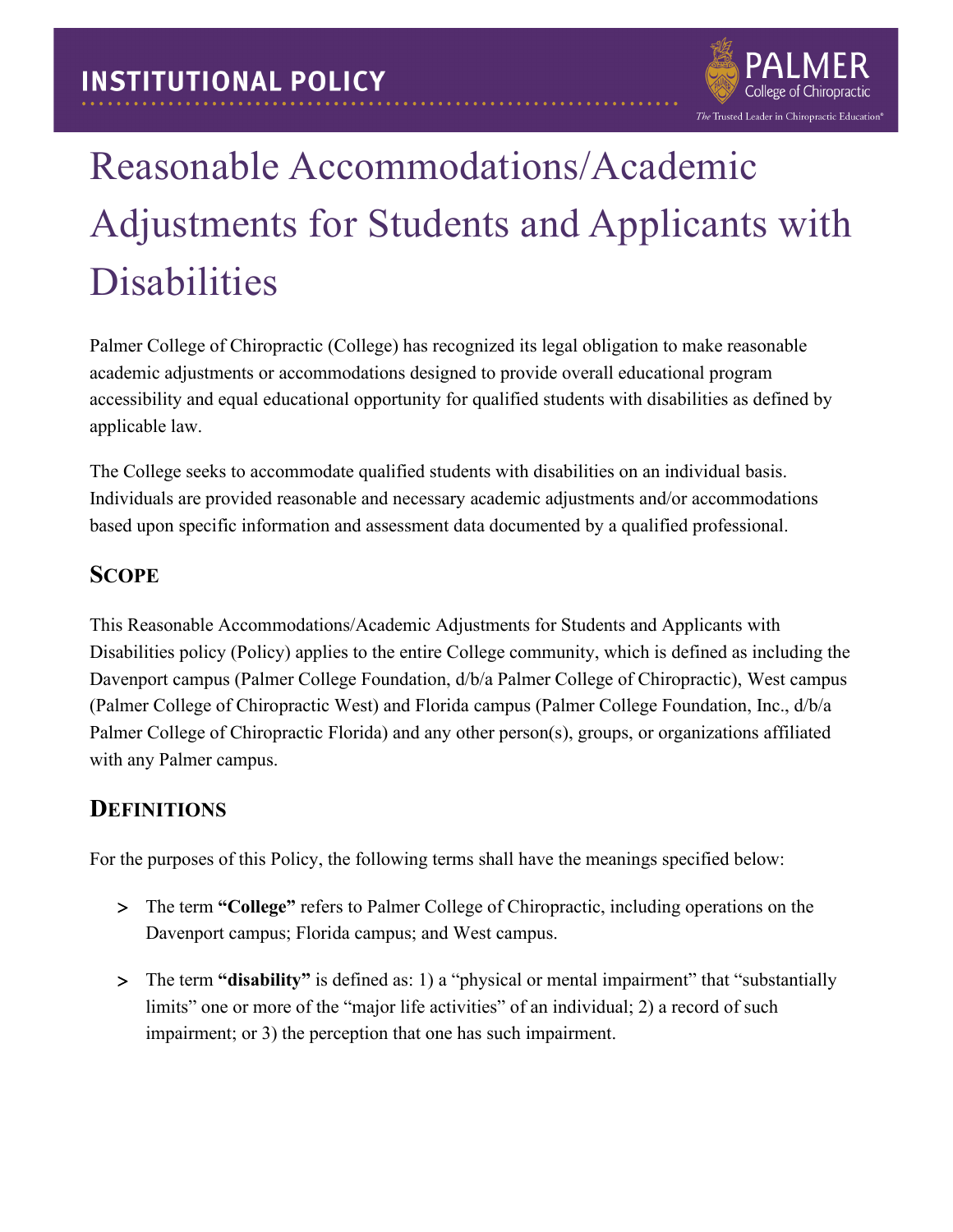## **ADMINISTRATIVE RULES**

#### **Nondiscrimination**

Employment, admissions and educational decisions are based on merit, qualifications, and competence. It is the intent of the College to provide equal opportunities for minorities, women, and disabled individuals. The College's employment practices include all aspects of hiring, promotion, assignment, discharge and other terms and conditions of employment. The College's admissions and educational practices include all aspects of admissions, orientation, student employment, housing, academic and student programs, discipline and other terms and conditions of enrollment.

## **Requesting Academic Adjustments/Accommodations**

The College makes reasonable academic adjustments for qualified individuals with disabilities, as required by law. Any qualified applicant or student with a disability may request a reasonable academic adjustment in order to perform the academic and technical standards requisite to admissions and/or participation in the College's educational program and activities. Such requests may be made to any of the Disabilities Services Coordinators below:

## **MAIN CAMPUS, DAVENPORT,IA.**

> Holly Fischer, BA, PHR Director of Academic Support Also serving as Disability Services Coordinator Student Academic Support 1000 Brady Street Davenport, IA 52803 (563) 884-5257 [holly.fischer@palmer.edu](mailto:holly.fischer@palmer.edu)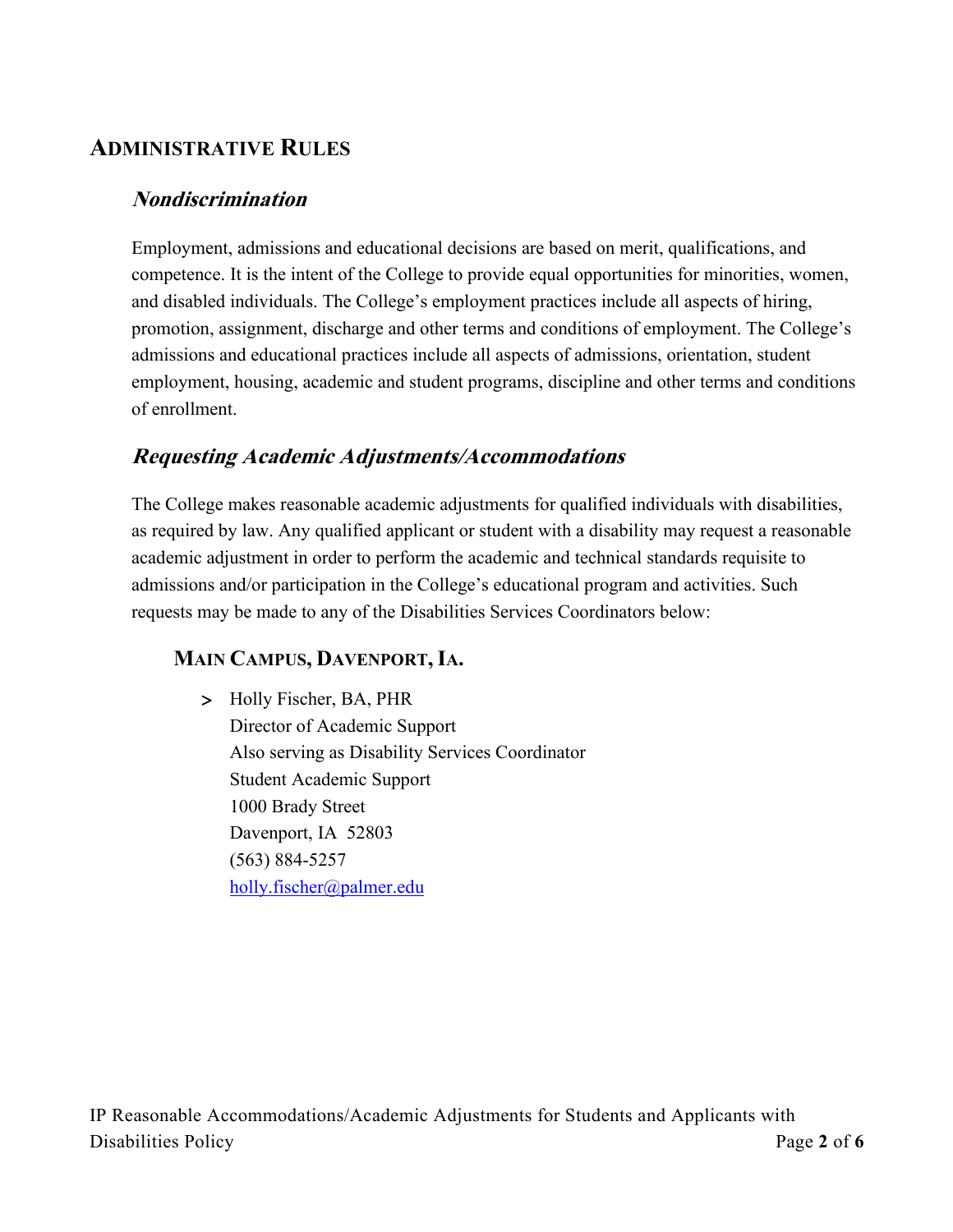#### **FLORIDA CAMPUS, PORT ORANGE, FLA.**

> Victor Hidalgo Disability Services Coordinator Student Administrative Services 4777 City Center Parkway Port Orange, FL 32129 (386) 763-2780 [victor.hidalgo@palmer.edu](mailto:victor.hidalgo@palmer.edu)

#### **WEST CAMPUS, SAN JOSE, CALIF.**

#### > Michael Crump

Director of Student Services Also serving as Disability Services Coordinator 90 E. Tasman Drive San Jose, CA 95134 (408) 944-6122 michael.crump@palmer.edu

## **Admissions Process**

In the admissions process, the College does not discriminate on the basis of a disability. Any information concerning the applicant's disability provided during the admissions process shall be on a voluntary or optional basis and shall be kept in accordance with state and federal laws relating to confidentiality. No limitations will be placed on the number or proportion of persons with disabilities who may be admitted or enrolled.

## **Post-Admission Voluntary Self-Identification**

After admission of an applicant, the College invites and encourages voluntary self-identification by students with disabilities.

## **College Sponsored Programs and Activities**

Students with disabilities shall have the opportunity to participate in College-sponsored programs and activities if they qualify.

IP Reasonable Accommodations/Academic Adjustments for Students and Applicants with Disabilities Policy Page 3 of 6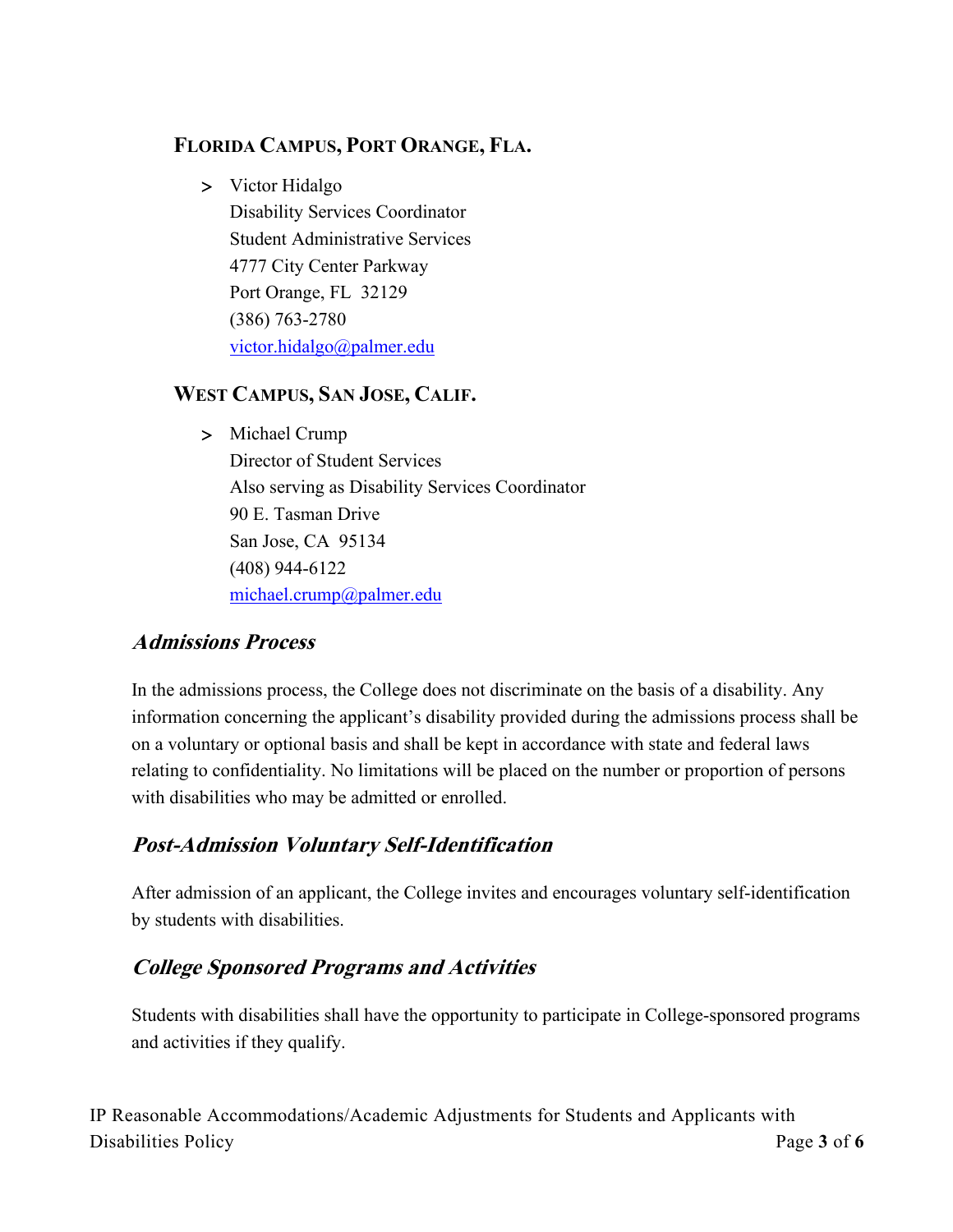## **Evaluation of Student Academic Achievement**

To the extent necessary to accommodate a student with a particular disability, and to the extent deemed reasonable and consistent with the academic program, course examinations and other procedures for evaluating students' academic achievement will be adapted and administered so as to minimize the functional limitations of the disability and accurately measure the student's achievement in the course.

#### **Resources**

The College shall identify resources for personal counseling, academic counseling, or career information services without discrimination on the basis of disability. In particular, qualified students with disabilities will not be counseled toward more restrictive career objectives than are other students with similar interests and abilities. This includes providing factual information about licensing and requirements which all students should become aware of in their pursuit of particular careers.

## **Financial Planning**

In providing financial assistance to qualified students, the College may not provide less assistance, limit eligibility for assistance, or otherwise discriminate on the basis of disability.

## **Physical Location of Programs**

The location of programs within the physical plant will provide equal access to mobility and/or visually impaired students to the extent reasonably possible. The College will strive to incorporate principles of barrier-free design in the renovation of existing buildings or facilities.

## **STANDARD INSTITUTIONAL POLICY PROVISIONS**

Institutional policies are supplemented by provisions that are applicable to all institutional policies. It is the responsibility of all employees and students to know and comply with these standards.

> [Standard Provisions Applicable to All Institutional Policies](http://www.palmer.edu/uploadedFiles/Pages/Students/Resources_and_Offices/Handbook_and_Policies/_pdf/Standard-Provisions-Applicable-to-All-Institutional-Policies.pdf)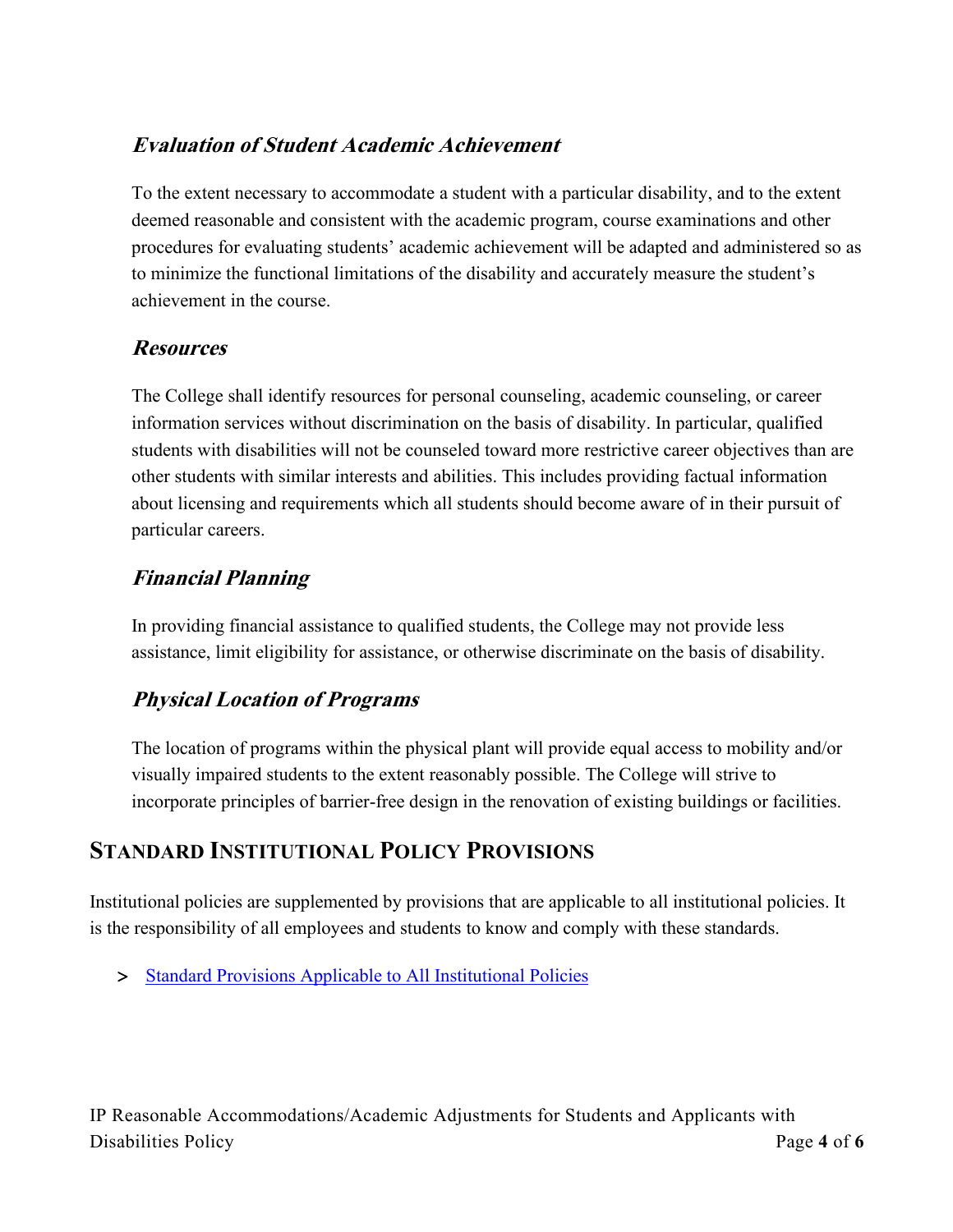## Additional Information

## **ASSOCIATED POLICIES, PROCESSES AND/OR PROCEDURES**

This Policy is supplemented below. It is the responsibility of all employees and students to know and comply with policies and procedures as supplemented.

## **POLICIES**

 $> N/A$ 

## **PROCESSES AND/OR PROCEDURES**

> [Handbook for Students and Applicants with Disabilities](http://www.palmer.edu/uploadedfiles/pages/students/academic_success/handbook-for-students-and-applicants-with-disabilities.pdf)

#### **FORMS/INSTRUCTIONS**

- > [Student Accommodation Intake/Request Form](http://www.palmer.edu/uploadedFiles/Pages/Students/Academic_Success/Final%20Accomodation%20Request%20Form%2010-4-2013.pdf)
- > [Temporary Modification Request Form](http://www.palmer.edu/uploadedFiles/Pages/Students/Academic_Success/Intake%20Temporary%20Adjustment%20Request%20Form%20Master%20Template%20Revised%20April%202015.pdf)

## **OTHER RELATED INFORMATION**

> Academic [Support Services](http://www.palmer.edu/students/academic-success/support-services/)

## **CONTACTS**

- > [Student Academic Support Centers](http://www.palmer.edu/students/academic-success/support-services/)
- > [Student Disability Support Services](http://www.palmer.edu/students/academic-success/support-services/)

## **HISTORY**

IP Reasonable Accommodations/Academic Adjustments for Students and Applicants with Disabilities Policy Page 5 of 6